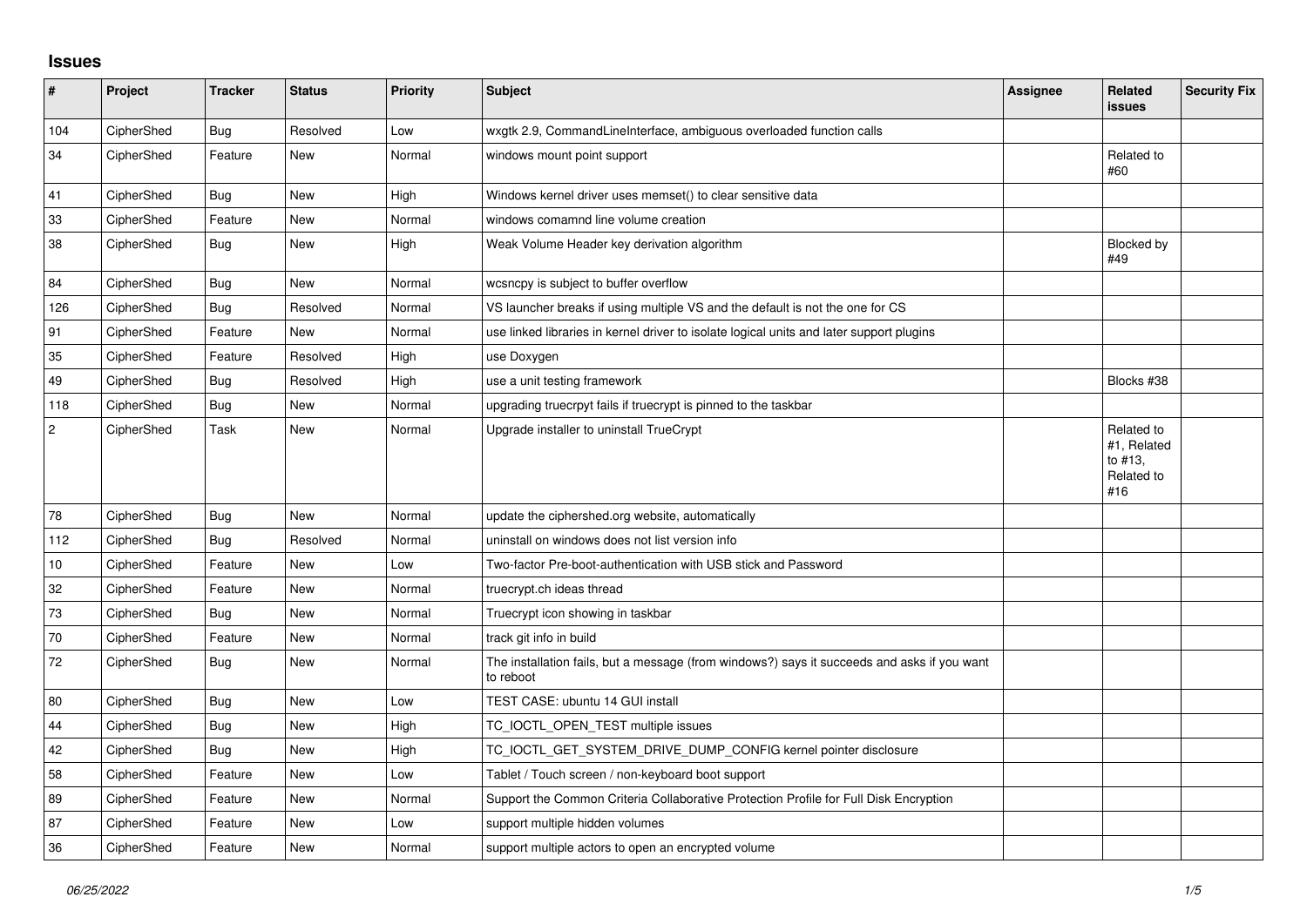| $\sharp$ | Project    | <b>Tracker</b> | <b>Status</b> | <b>Priority</b> | <b>Subject</b>                                                                                              | Assignee | Related<br>issues | <b>Security Fix</b> |
|----------|------------|----------------|---------------|-----------------|-------------------------------------------------------------------------------------------------------------|----------|-------------------|---------------------|
| 122      | CipherShed | Feature        | New           | Normal          | support key escrow                                                                                          |          | Related to<br>#68 |                     |
| 102      | CipherShed | Feature        | <b>New</b>    | Normal          | support for serial console in bootloader                                                                    |          |                   |                     |
| 93       | CipherShed | Feature        | New           | Normal          | support "quick" encrypt for new media (especially flash/SSD)                                                |          |                   |                     |
| 121      | CipherShed | Feature        | New           | Normal          | Support "not" burning CD on encrypting disk operation                                                       |          | Related to<br>#68 |                     |
| 100      | CipherShed | Feature        | New           | Normal          | Suggestion 4-Display the consequences of an action immediately (Immediacy of<br>consequences)               |          |                   |                     |
| 99       | CipherShed | Feature        | New           | Normal          | Suggestion 3-Separate required and optional input parameters                                                |          |                   |                     |
| 88       | CipherShed | <b>Bug</b>     | New           | Normal          | smart card support for containers                                                                           |          |                   |                     |
| 57       | CipherShed | Feature        | New           | Normal          | Skein support                                                                                               |          |                   |                     |
| 39       | CipherShed | <b>Bug</b>     | New           | High            | Sensitive information might be paged out from kernel stacks                                                 |          |                   |                     |
| 54       | CipherShed | Feature        | New           | Low             | Self Destruct Password                                                                                      |          |                   |                     |
| 64       | CipherShed | Task           | New           | Normal          | Rewrite or remove LongReverse in Common/DIgcode.c                                                           |          |                   |                     |
| 113      | CipherShed | Bug            | Resolved      | Normal          | remove the donate screen from the installer                                                                 |          |                   |                     |
| 52       | CipherShed | Feature        | New           | Low             | recovery utility & tools                                                                                    |          | Related to<br>#59 |                     |
| 65       | CipherShed | Feature        | New           | Normal          | pure 64 bit version for windows                                                                             |          | Related to<br>#63 |                     |
| 66       | CipherShed | Feature        | <b>New</b>    | Normal          | provide robust API for usermode interaction with kernel driver                                              |          |                   |                     |
| 67       | CipherShed | Feature        | <b>New</b>    | Normal          | print a backup                                                                                              |          |                   |                     |
| 53       | CipherShed | Feature        | <b>New</b>    | Low             | Portable / non-admin volume browser                                                                         |          |                   |                     |
| 95       | CipherShed | <b>Bug</b>     | New           | Normal          | Platform/SystemException.h and Common/Exception.h define the same class/struct                              |          |                   |                     |
| 71       | CipherShed | Bug            | <b>New</b>    | High            | passwords using non-ascii                                                                                   |          |                   |                     |
| 61       | CipherShed | Feature        | New           | Normal          | optionally support TPM                                                                                      |          |                   |                     |
| 59       | CipherShed | <b>Bug</b>     | New           | Low             | optimized rescue disk                                                                                       |          | Related to<br>#52 |                     |
| 110      | CipherShed | <b>Bug</b>     | New           | High            | Open Crypto Audit Project TrueCrypt CS-TC-4 - Unauthenticated ciphertext in volume<br>headers               |          |                   |                     |
| 109      | CipherShed | <b>Bug</b>     | <b>New</b>    | High            | Open Crypto Audit Project TrueCrypt CS-TC-3 - Keyfile mixing is not cryptographically sound                 |          |                   |                     |
| 108      | CipherShed | <b>Bug</b>     | New           | Urgent          | Open Crypto Audit Project TrueCrypt CS-TC-2 - AES implementation susceptible to<br>cache-timing attacks     |          |                   |                     |
| 107      | CipherShed | <b>Bug</b>     | New           | Immediate       | Open Crypto Audit Project TrueCrypt CS-TC-1 - CryptAcquireContext may silently fail in<br>unusual scenarios |          |                   |                     |
| 37       | CipherShed | <b>Bug</b>     | <b>New</b>    | High            | Open Crypto Audit Project issues                                                                            |          |                   |                     |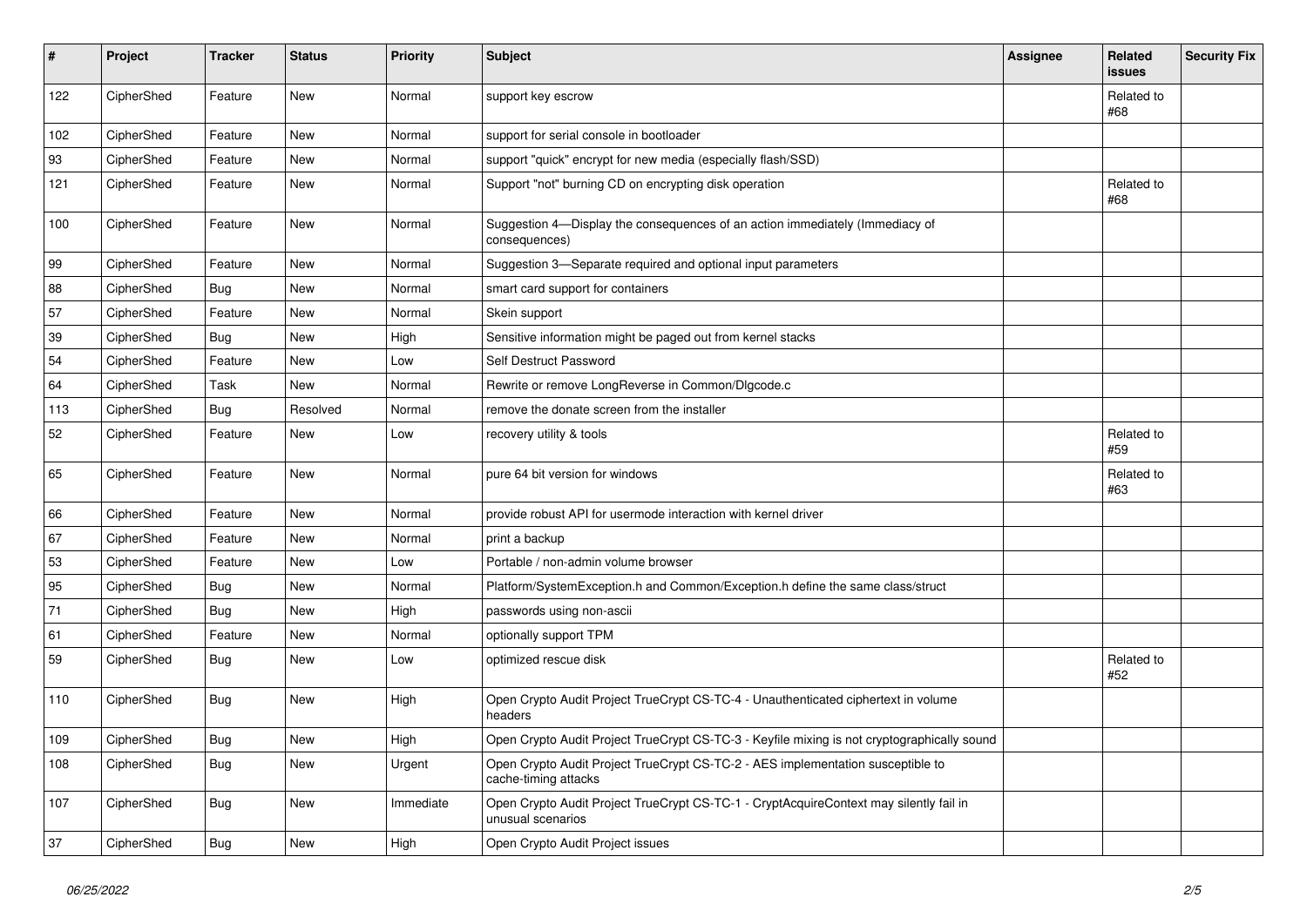| $\vert$ # | Project    | <b>Tracker</b> | <b>Status</b> | <b>Priority</b> | <b>Subject</b>                                                      | <b>Assignee</b> | Related<br>issues | <b>Security Fix</b> |
|-----------|------------|----------------|---------------|-----------------|---------------------------------------------------------------------|-----------------|-------------------|---------------------|
| 40        | CipherShed | Bug            | <b>New</b>    | High            | Multiple issues in the bootloader decompressor                      |                 |                   |                     |
| 46        | CipherShed | <b>Bug</b>     | New           | High            | MountVolume() device check bypass                                   |                 |                   |                     |
| 21        | CipherShed | <b>Bug</b>     | New           | High            | Method of mounting may be exploited                                 |                 |                   |                     |
| 76        | CipherShed | Bug            | New           | Normal          | MakeSelfExtractingPackage used in CI cannot have dialog boxes       |                 |                   |                     |
| 125       | CipherShed | <b>Bug</b>     | Resolved      | Normal          | Makefile for bootloader fails on case sensitive filesystem          |                 |                   |                     |
| 86        | CipherShed | Bug            | Resolved      | Normal          | Make ciphershed window titlebars different                          |                 |                   |                     |
| 45        | CipherShed | <b>Bug</b>     | New           | High            | MainThreadProc() integer overflow                                   |                 |                   |                     |
| 123       | CipherShed | Bug            | New           | Normal          | losetup anomaly with OpenSUSE 13.1                                  |                 |                   |                     |
| 50        | CipherShed | Feature        | New           | Normal          | Linux FDE                                                           |                 | Related to<br>#5  |                     |
| 26        | CipherShed | Bug            | New           | Normal          | Large External Drive Support on Mac (>512byte sector size)          |                 |                   |                     |
| 43        | CipherShed | Bug            | New           | High            | IOCTL_DISK_VERIFY integer overflow                                  |                 |                   |                     |
| 124       | CipherShed | Feature        | New           | Normal          | investigate switch to FUDforum from phpBB                           |                 |                   |                     |
| 69        | CipherShed | Feature        | New           | Low             | integration test: mounting and sharing volumes                      |                 |                   |                     |
| 96        | CipherShed | Feature        | New           | Normal          | installer to incorporate a post-installation quick-start wizard     |                 |                   |                     |
| 74        | CipherShed | <b>Bug</b>     | New           | Normal          | Hardcoded Build date in Help->About window                          |                 |                   |                     |
| 47        | CipherShed | Bug            | New           | High            | GetWipePassCount() / WipeBuffer() can cause BSOD                    |                 |                   |                     |
| 8         | CipherShed | Task           | New           | Normal          | Get graphics artist to work on artwork, icons                       |                 |                   |                     |
| 56        | CipherShed | <b>Bug</b>     | New           | Low             | FreeBSD support                                                     |                 |                   |                     |
| 14        | CipherShed | <b>Bug</b>     | New           | Normal          | Fixes urls in ui (/applink? links)                                  |                 | Related to<br>#25 |                     |
| 3         | CipherShed | Task           | New           | Normal          | Finish initial bitmaps and icons                                    |                 |                   |                     |
| 117       | CipherShed | <b>Bug</b>     | Resolved      | High            | Failure to function when compiled with GCC 5                        |                 |                   |                     |
| 115       | CipherShed | Bug            | Resolved      | High            | fails to build on stretch due to overloaded constructors            |                 |                   |                     |
| 60        | CipherShed | Feature        | New           | Normal          | Enhanced UX - shell extension for container management              |                 | Related to<br>#34 |                     |
| 48        | CipherShed | Bug            | New           | High            | EncryptDataUnits() lacks error handling                             |                 |                   |                     |
| 79        | CipherShed | Feature        | <b>New</b>    | Low             | document a list of file systems compatible with Hidden Volume usage |                 |                   |                     |
| 85        | CipherShed | <b>Bug</b>     | New           | Normal          | Digcode.c is 9917 lines long, split it up                           |                 |                   |                     |
| 106       | CipherShed | Task           | New           | Low             | Disable GitHub issue tracker                                        |                 |                   |                     |
| 83        | CipherShed | <b>Bug</b>     | New           | Normal          | deduplicate file names                                              |                 |                   |                     |
| 81        | CipherShed | Feature        | New           | Normal          | Decrypt System drive via commandline                                |                 |                   |                     |
| 105       | CipherShed | <b>Bug</b>     | Resolved      | Low             | Debian Jessie Complication Error: wx3.0                             |                 |                   |                     |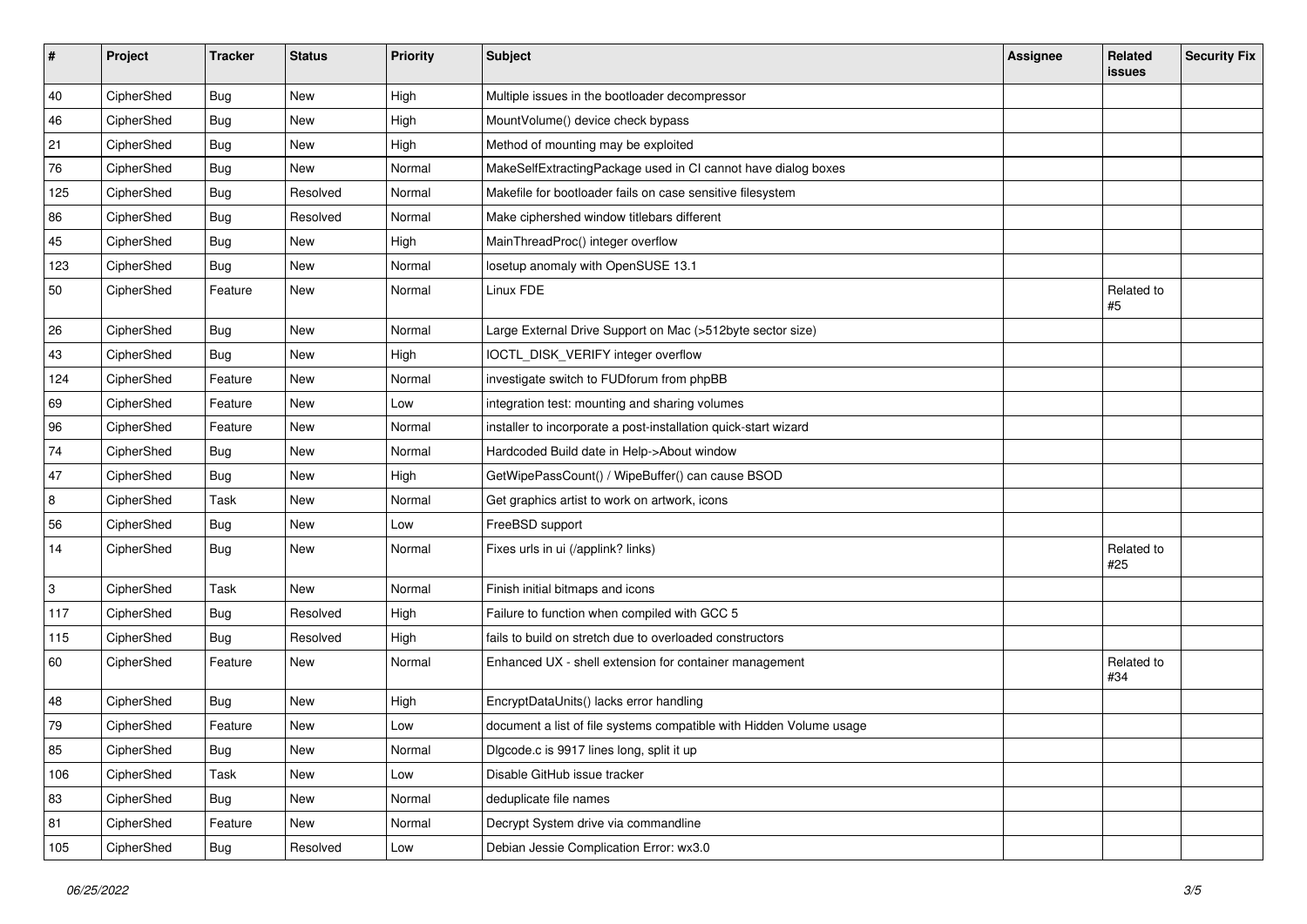| #              | Project    | <b>Tracker</b> | <b>Status</b> | Priority | Subject                                                                                                                                    | <b>Assignee</b> | Related<br><b>issues</b> | <b>Security Fix</b> |
|----------------|------------|----------------|---------------|----------|--------------------------------------------------------------------------------------------------------------------------------------------|-----------------|--------------------------|---------------------|
| 18             | CipherShed | Task           | <b>New</b>    | Normal   | Create rpm packaging                                                                                                                       |                 |                          |                     |
| 19             | CipherShed | Task           | New           | Normal   | Create pkgbuild for arch                                                                                                                   |                 |                          |                     |
| 20             | CipherShed | Task           | New           | Normal   | Create dmg for os x                                                                                                                        |                 |                          |                     |
| 17             | CipherShed | Task           | New           | Normal   | Create debian packaging                                                                                                                    |                 |                          |                     |
| 116            | CipherShed | <b>Bug</b>     | New           | Normal   | create an option for private/global volume mounting                                                                                        |                 |                          |                     |
| 103            | CipherShed | Task           | New           | Low      | <b>Const Correctness</b>                                                                                                                   |                 |                          |                     |
| 75             | CipherShed | Feature        | New           | Low      | code coverage - ConvertUTF.c                                                                                                               |                 |                          |                     |
| 94             | CipherShed | Bug            | New           | High     | CipherShed Volume Creation Wizard: Encryption of Host Protected Area":"Encryption of Host<br>Protected Area" class #32770 not initialized? |                 |                          |                     |
| 90             | CipherShed | Feature        | New           | Normal   | cipher setting preference file                                                                                                             |                 |                          |                     |
| 11             | CipherShed | Feature        | New           | Low      | Cipher set enablement                                                                                                                      |                 |                          |                     |
| 25             | CipherShed | Task           | New           | Normal   | Broken applinks                                                                                                                            |                 | Related to<br>#14        |                     |
| 101            | CipherShed | <b>Bug</b>     | Resolved      | Normal   | boot loader password prompt takes 100% cpu in VM                                                                                           |                 |                          |                     |
| 77             | CipherShed | Bug            | Resolved      | High     | boot loader is too big, regression on ff4d0578aff9269fdb654a213c850ce576fafd0a                                                             |                 |                          |                     |
| 28             | CipherShed | Bug            | Resolved      | Normal   | Audit of 04af5c7 - Buffer Overflow: strcat                                                                                                 |                 |                          |                     |
| 27             | CipherShed | <b>Bug</b>     | Resolved      | High     | Audit of 04af5c7 - Buffer Overflow: sprintf                                                                                                |                 |                          |                     |
| 30             | CipherShed | <b>Bug</b>     | Resolved      | Normal   | Allowed character description is wrong                                                                                                     |                 | Related to<br>#31        |                     |
| 92             | CipherShed | Feature        | New           | Normal   | allow change of cipher/key on encrypted container without decrypting                                                                       |                 |                          |                     |
| 62             | CipherShed | Feature        | New           | Normal   | Administrative Configuration for Enterprise IT                                                                                             |                 |                          |                     |
| 82             | CipherShed | Feature        | <b>New</b>    | Normal   | add sparse file detection to non-windows versions                                                                                          |                 |                          |                     |
| 63             | CipherShed | Bug            | New           | Normal   | 64 bit gui on 64 bit systems                                                                                                               |                 | Related to<br>#65        |                     |
| 6              | CipherShed | Task           | New           | Normal   | Windows build, installer, VM                                                                                                               | <b>Bill Cox</b> |                          |                     |
| $\overline{4}$ | CipherShed | Task           | <b>New</b>    | Normal   | Get Windows executable signing key                                                                                                         | <b>Bill Cox</b> |                          |                     |
| 12             | CipherShed | Task           | In Progress   | Normal   | <b>Write Documentation</b>                                                                                                                 | Eugene Wang     | Related to<br>#15        |                     |
| 15             | CipherShed | Task           | <b>New</b>    | Normal   | Create Gnu Info page                                                                                                                       | Eugene Wang     | Related to<br>#12        |                     |
| 55             | CipherShed | <b>Bug</b>     | In Progress   | Normal   | Unified Extensible Firmware Interface (UEFI)                                                                                               | Jason Pyeron    | Related to<br>#51        |                     |
| 31             | CipherShed | <b>Bug</b>     | New           | Normal   | there is duplicate code for password character checking                                                                                    | Jason Pyeron    | Related to<br>#30        |                     |
| 127            | CipherShed | Bug            | Resolved      | Normal   | remove #if 0 code                                                                                                                          | Jason Pyeron    |                          |                     |